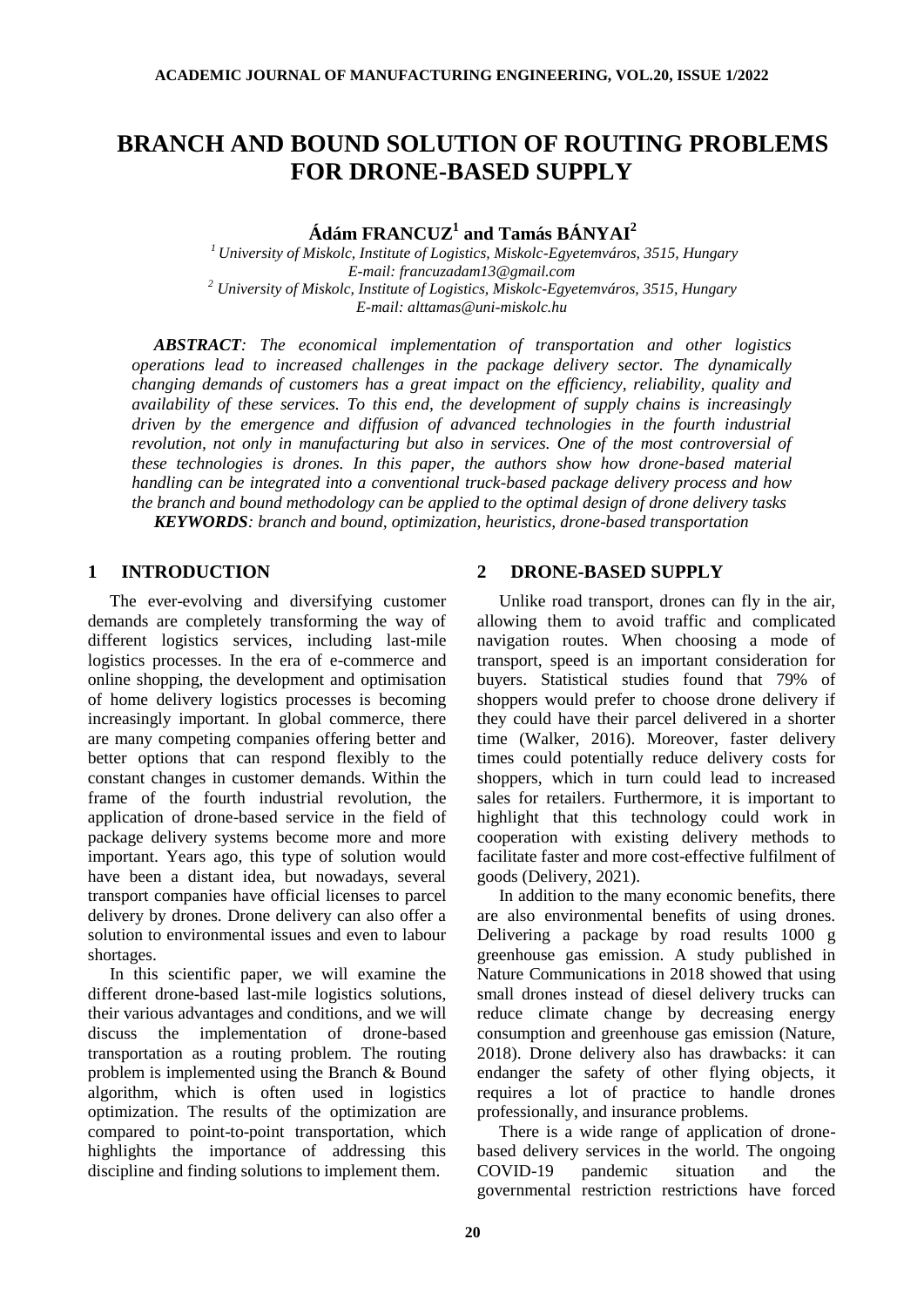restaurants to look for new opportunities for delivery (Figure 1). However, the partnering with delivery services is a conventional way to widen service area (Uber Eats, DoorDash, Postmates, Seamless, Goldbelly, etc.). but restaurants seeking to capitalize on new technologies (Reynolds, 2020).



**Fig. 1 Drone-based pizza delivery (Reynolds, 2020)**

The big package delivery services are also invested in up-to-date technologies to improve their services. For example, DHL Express operates with EHang a fully automated smart drone (Figure 2) that undertake last-mile delivery in urban areas of China (DHL, 2019).



#### **Fig. 2 Drone-based package delivery by DHL (DHL, 2019)**

There are different application fields of dronebased technologies. In the civilian era the most important applications are focusing on photography, construction, agriculture, logistics, surveillance and disaster management. In the environment sector soil monitoring, water and under water surveillance, mountain inspection are the most important applications, while in the defence we can identify different applications regarding spying, missile launching, surveillance or medical supply in warzones (Macrina, 2020).

#### **3 literature review**

The emergence of drone-based delivery is driven by dynamically changing demand of customer and their increasing expectations through e-commerce. To achieve this, companies are looking for costeffective and faster delivery operations. The integration of autonomous vehicles, including drones, to perform last-mile logistics tasks can provide a significant competitive advantage over rival companies (Salama, 2020), thus the operational design of drone-based logistics models has seen significant growth in recent years (Moshref-Javadi, 2021). Industry 4.0 will enable the operation of new logistics equipment and new logistics solutions based on cyber-physical systems.

The design of drone-based transportation can be traced back to the well-known Travelling Salesman Problem (TSP) in the literature, and is thus referred to in many articles as "TSP-D" (Drone based Travelling Salesman Problem), which aims to minimize the overall delivery time. Since most variants of the problem are NP-hard, a metaheuristic-based approach is used to find an optimal solution, for which several algorithms are available.

Metaheuristics-based algorithms are adaptive and intelligent algorithms that have proven their success on many similar problems. Among the constructive algorithms, the nearest neighbour algorithm can be highlighted, while among the corrective algorithms, the genetic algorithm can be mentioned (Agárdi, 2020). As a randomized adaptive search procedure, the brute force algorithm selects the optimal result using local search alternatives (Almuhaideb, 2021). The problem can be extended to the Vehicle Routing Problem (VRP), which, in addition to minimizing the transport route, also addresses the optimization of the transport schedule. The results obtained by different algorithms can be compared according to the route and cost parameters (Yadav, 2018).

# **4 MODEL OF DRONE-BASED ROUTING**

Transport by drones can be considered as a cruise operation. Two important elements of a round trip task are that the point of origin and the point of arrival must coincide and that the stations that make up the route must be part of the route only once. The problem can be interpreted mathematically in many different ways and many solution methods have been developed to optimize the routes. The routing problem can be defined as a complete weighted graph (G), where the vertices of the graph are the delivery addresses (A, B, C, ...) and the edges are the lengths of the routes between delivery addresses. This special graph is called a Hamiltonian graph. If the graph of a Hamiltonian path is extended by the parameter that the starting and ending points coincide, we can define a Hamiltonian cycle (Figure 3).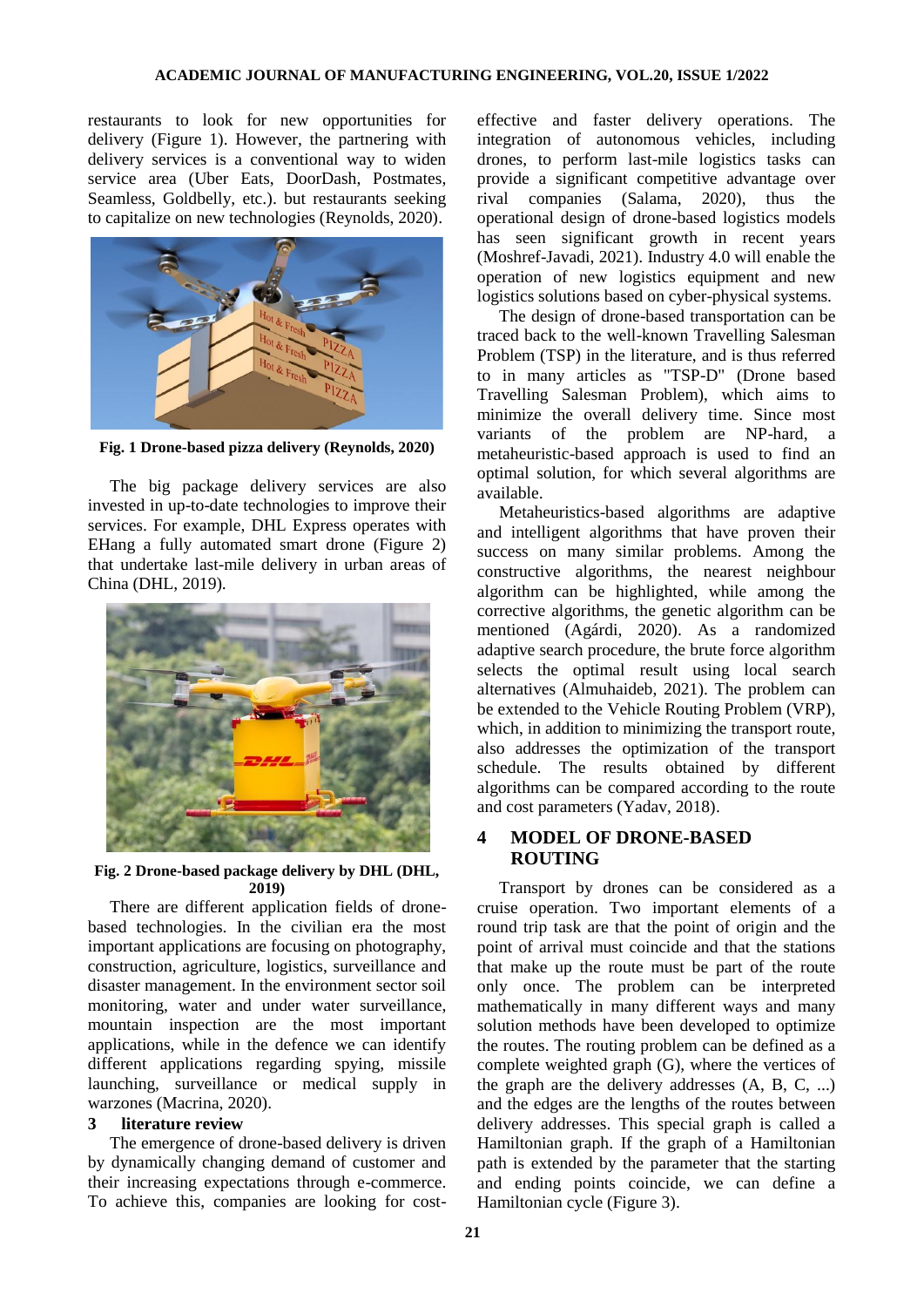

**Fig. 3 Hamiltonian cycle (own edition)**

The traveling salesman problem can be defined as an integer linear programming problem. The cities are labelled from 1 to *n*. The parameter  $x_{ij}$  is a binary value, specifying whether there is an existing route between delivery point *i* and *j*.  $x_{ij} = 1$  if the road segment between *i* and *j* is in the Hamiltonian cycle, and  $x_{ij} = 0$  if the road segment between *i* and *j* is not in the Hamiltonian cycle.

The parameter  $D_{ij}$  defines the length of the route segment between *i* and *j*. The objective function of the problem can be written with these parameters:

$$
\sum_{i=0}^{n} \sum_{j=0}^{n} D_{ij} * x_{ij} \to \min
$$
 (1)

The objective function summarizes the distances that are included in the Hamiltonian cycle. The objective of the task is to optimize this sum. The constraints of the optimization problem are the followings:

We leave every delivery point once:

$$
\sum_{j=1}^{n} x_{ij} = 1
$$
 (2)

We arrive in every delivery point once:

$$
\sum_{i=1}^{n} x_{ij} = 1
$$
 (3)

 The starting point and the arrival point ("*k*" point) are the same:

$$
\sum_{j=0}^{n} x_{0j} = \sum_{i=0}^{n} x_{i0} = k
$$
 (4)

Within the frame of the drone-based routing problems, not only these basic constraints, but also other time- and capacity related constraints can be defined. The time-based constraints can define the lower and upper limit of delivery services (delivery time window). The capacity-related constraints can focus on the loading capacity and battery capacity of the drones, which defines the maximum flight distance depending on the weight of the package to be delivered.

The time-related constraints, regarding package delivery time to the customer can be defined as follows:

$$
\tau_i^{min} \le \sum_{j=1}^i t_{\alpha\beta} \le \tau_i^{max} \tag{5}
$$

where  $\tau_i^{min}$  is the lower time limit of the package delivery service to the customer *i*,  $\tau_i^{max}$  is the upper time limit of the package delivery service to the customer *i*,  $t_{\alpha\beta}$  is the flight time between two predecessor delivery address of parcel delivery task *i*.

In the same way, we can define the capacityrelated constraints for the drone, which defines, that it is not allowed to exceed the upper limit of the loading capacity of the drone within one route flight:

$$
\sum_{j=1}^{i} q_{\delta} \le q^{max} \tag{6}
$$

where  $q^{max}$  is the loading capacity of the drones and  $q_{\delta}$  is the weight of packages to be delivered to the predecessor delivery addresses.

# **5 POTENTIAL SOLUTION METHODS**

There are several methods to solve the TSP problem. It is an NP-hard problem, so it is not practical to consider the full solution space. A traditional solution is the brute force algorithm, which is a nested linear search, but it can only be applied to a limited number of stations. Other algorithms based on random choice include the evolutionary (genetic) algorithm, the ant colony algorithm, tabu search or the simulated annealing.

One of the most commonly used solution methods for combinatorial optimization problems is the branch & bound algorithm. Within the frame of this work we will apply this methodology to the implementation of routing. There are (n-1)! solutions for n package delivery point. It is not possible to consider all the potential solutions, because for example, for 10 stations, there are 9!=362.880 ways to make a route. The method aims to break down the whole solution set into different subtasks and tries to block as many solution directions as possible, thus reducing the number of possible solutions. The possible solutions can be demonstrated in a tree structure (Figure 4).

The term "branch" refers to the fact that an integer programming problem is decomposed into subtasks such that their objective function is the same as the objective function of the programming problem and the set of potential solutions is a subset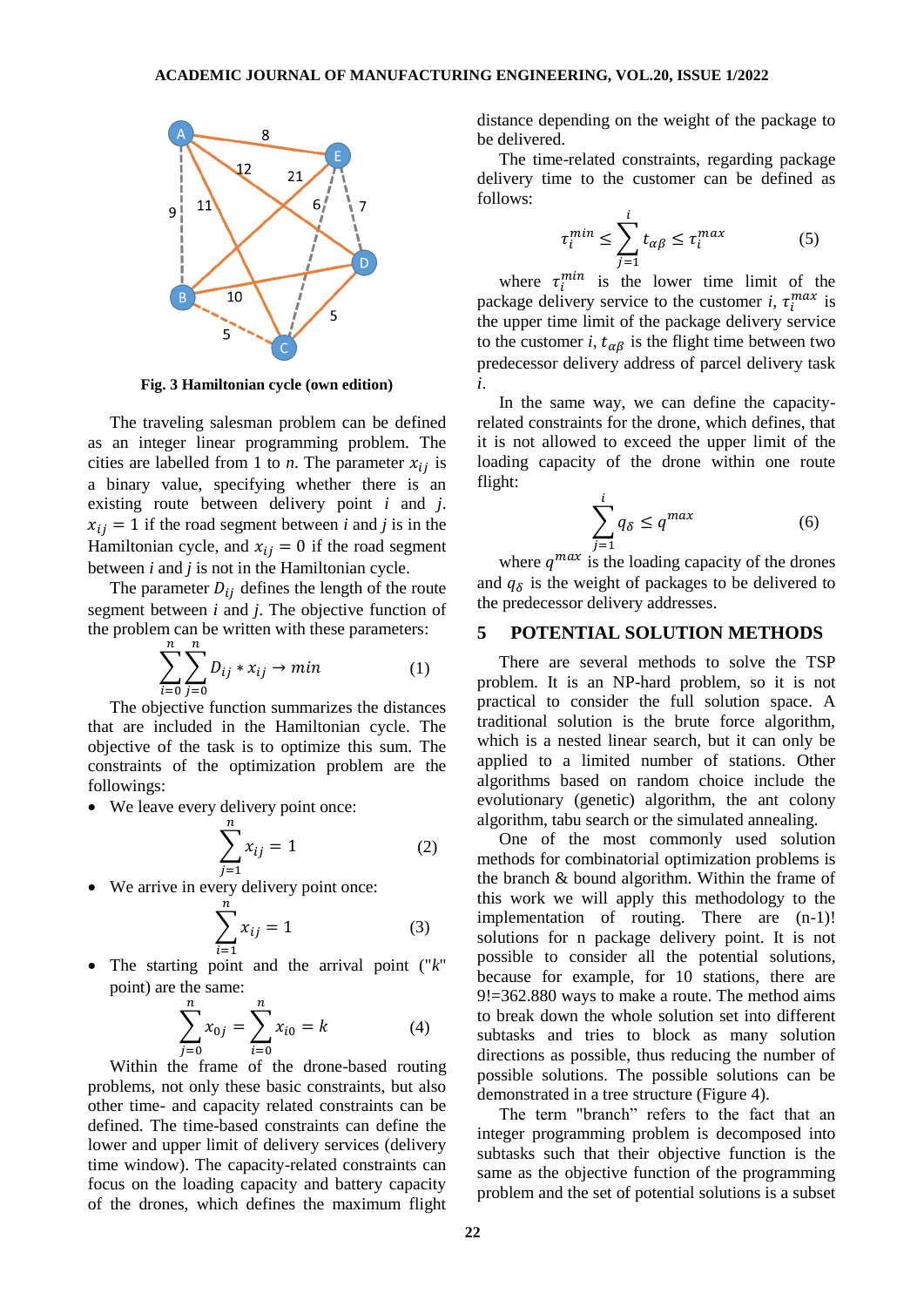of the solution set of the problem. The term "bound" means that constraints are defined for the optimal objective function values of the subtasks, which makes it possible to exclude a number of subtasks.



**Fig. 4 Tree structure of the branch and bound algorithm (own edition)**

We can use different queue data structures for the branch and bound algorithm. This FIFO queuebased implementation yields a breadth-first search, while the LIFO queue will yield a depth-first algorithm (Mehlhorn, 2008). Pereira and Vila proposed a general structure for branch and bound optimisation (Figure 5), where each step can be executed in parallel by each thread (Pereira, 2015).



**Fig. 5 Flowchart of branch and bound optimization (Pereira, 2015)**

## **6 BRANCH AND BOUND SOLUTION**

The initial data for the scenario is a package delivery program with 10 delivery addresses, where the distances between delivery points are defined in a route matrix. The objective of the optimization problem is to find a route that starts and stops at station 1, visiting each station exactly once during the round route (Figure 6).

|                | $\overline{A}$ | B            | C              | D              | E  | F  | G  | н              |              |    | K  |
|----------------|----------------|--------------|----------------|----------------|----|----|----|----------------|--------------|----|----|
| 1              | $\mathbb{R}$   | $\mathbf{1}$ | $\overline{2}$ | $\overline{3}$ | 4  | 5  | 6  | $\overline{7}$ | 8            | 9  | 10 |
| $\overline{2}$ | $\mathbf{1}$   | x            | 11             | 12             | 15 | 18 | 11 | 12             | 6            | 10 | 1  |
| 3              | $\overline{2}$ | 14           | $\mathbf{x}$   | 8              | 14 | 1  | 5  | 11             | 7            | 16 | 8  |
| $\overline{4}$ | 3              | 20           | 6              | ×              | 10 | 4  | 10 | 5              | 11           | 14 | 10 |
| 5              | 4              | 19           | 10             | 18             | x  | 5  | 10 | 7              | $\mathbf{2}$ | 11 | 8  |
| 6              | 5              | 8            | 18             | 16             | 9  | x  | 6  | з              | 5            | 11 | 2  |
| $\overline{7}$ | $6\phantom{1}$ | 19           | 9              | 18             | 1  | 7  | x  | 17             | 11           | 13 | 20 |
| 8              | $\overline{7}$ | 12           | 15             | 16             | 4  | 20 | 16 | ×              | 4            | 18 | 18 |
| 9              | 8              | 11           | 8              | 6              | 17 | 18 | 8  | 8              | ×            | 19 | 19 |
| 10             | 9              | 3            | 9              | 19             | 7  | 18 | 15 | 12             | 19           | ×  | 20 |
| 11             | 10             | 1            | 12             | 5              | 16 | 4  | 13 | 6              | 18           | з  | x  |

#### **Fig. 6 Initial route matrix (own edition)**

The first step of the optimization algorithm is to compute the reduced route matrix (Figure 7). The reduced matrix is a matrix obtained from the initial route matrix with at least one 0 value in each row and column, obtained by subtracting the minimum value of each row and column from the values in the same row or column. The sum of these minimum values is important for further calculations.

| $\overline{\mathsf{R}}$ | 1              | $\overline{2}$ | 3              | $\overline{4}$          | 5              | 6              | 7  | 8              | 9              | 10             |
|-------------------------|----------------|----------------|----------------|-------------------------|----------------|----------------|----|----------------|----------------|----------------|
| $\mathbf{1}$            | x              | 8              | 11             | 14                      | 17             | 8              | 10 | 5              | 7              | $\overline{0}$ |
| $\overline{2}$          | 13             | $\mathbf{x}$   | 7              | 13                      | $\overline{0}$ | $\overline{2}$ | 9  | 6              | 13             | 7              |
| $\overline{3}$          | 16             | $\overline{0}$ | x              | 6                       | $\overline{0}$ | 4              | 0  | 7              | 8              | 6              |
| 4                       | 17             | 6              | 16             | x                       | з              | 6              | 4  | $\overline{0}$ | 7              | 6              |
| 5                       | 6              | 14             | 14             | 7                       | $\mathbf{x}$   | $\overline{2}$ | 0  | 3              | 7              | $\overline{0}$ |
| $6\phantom{1}6$         | 18             | 6              | 17             | $\overline{\mathbf{0}}$ | 6              | x              | 15 | 10             | 10             | 19             |
| $\overline{7}$          | 8              | 9              | 12             | $\overline{\mathbf{0}}$ | 16             | 10             | x  | $\mathbf 0$    | 12             | 14             |
| 8                       | 5              | $\overline{0}$ | $\overline{0}$ | 11                      | 12             | $\overline{0}$ | 1  | $\mathbf{x}$   | 11             | 13             |
| $\mathbf{9}$            | $\overline{0}$ | 4              | 16             | 4                       | 15             | 10             | 8  | 16             | x              | 17             |
| 10                      | $\overline{0}$ | 9              | 4              | 15                      | з              | 10             | 4  | 17             | $\overline{0}$ | x              |

#### **Fig. 7 Reduced route matrix (own edition)**

To determine a given station on the minimized route, another reduced value must be determined. This value differs from the previous one in that each route segment has a different value. For example, when examining the route segment  $1\rightarrow 2$ , all elements of the first row and second column must be excluded: if the starting station is 1, the other values of that row are negligible. By the same operation, if the station of arrival is 2, the other values in that column are also negligible. In addition, due to short-circuiting, the  $2\rightarrow 1$  section must also be excluded. After the exclusions, the matrix is reduced again, which gives a different result than the primary reduced sum value due to these operations.

We can assign to each stage a cost value, which can be calculated using the formula below:

$$
Cost(x, y) = R(x, y) + \gamma + \hat{\gamma}(x, y)
$$

 $\sqrt{ }$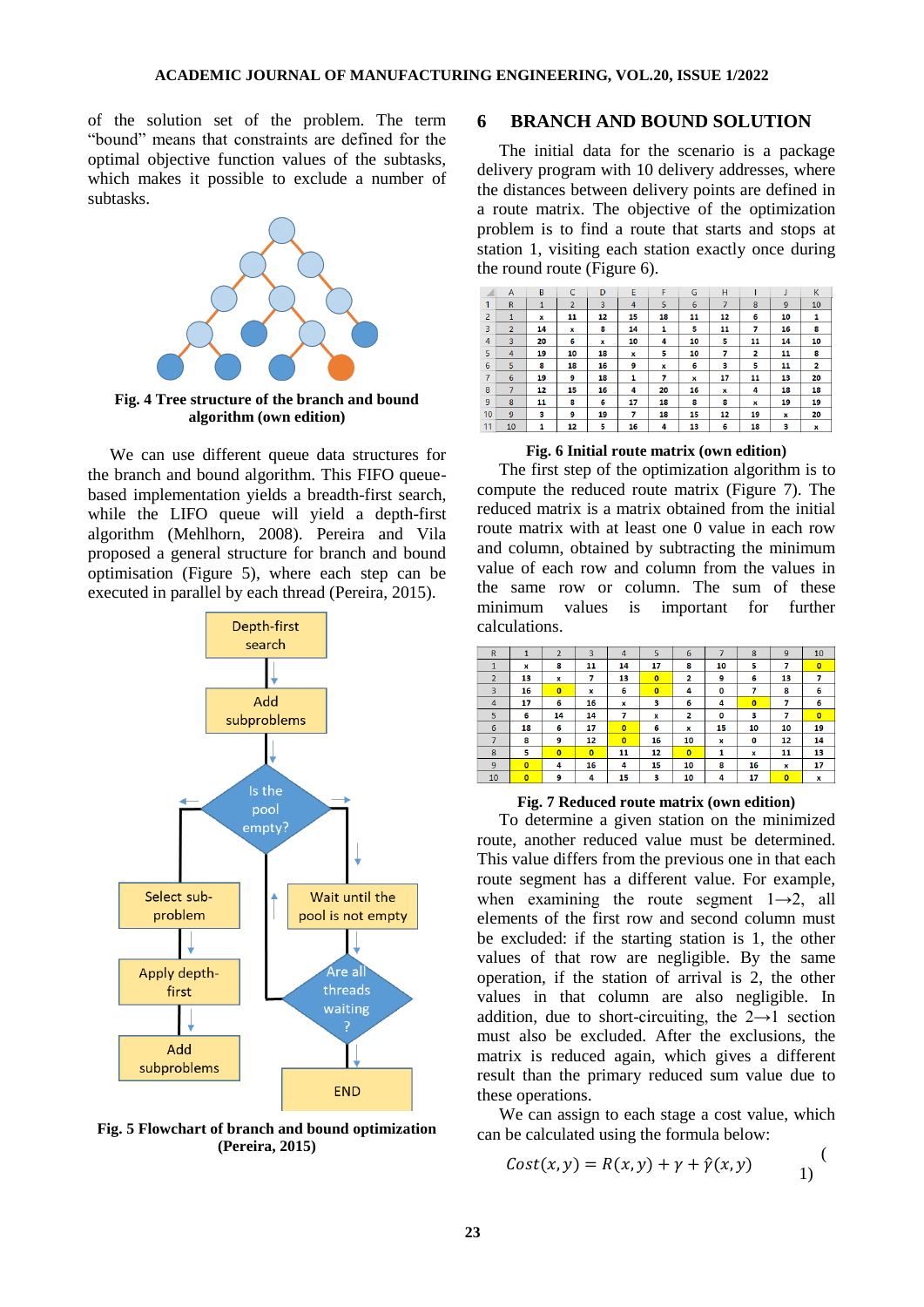where  $Cost(x, y)$  is the cost between station *x* and *y*,  $R(x, y)$  is the length of the route between station *x* and *y*, *y*: value of the first reduced matrix,  $\hat{y}(x, y)$ : value of the second reduced matrix defined for the route segment between station *x* and *y*.

When determining the second station, the starting station "x" will always be station "1" and all possible cases will be examined (Figure 8).

|   | А          | в  |
|---|------------|----|
| 2 | Cost(1,2)  | 47 |
| 3 | Cost(1,3)  | 47 |
| 4 | Cost(1.4)  | 59 |
| 5 | Cost(1.5)  | 57 |
| 6 | Cost(1,6)  | 47 |
| 7 | Cost(1,7)  | 49 |
| 8 | Cost(1.8)  | 47 |
| 9 | Cost(1.9)  | 50 |
|   | Cost(1,10) | 39 |

#### **Fig. 8 Cost analysis for the definition of the second station of the route (own edition)**

To create an optimized route, the route segment with the lowest cost must be selected for a given station, so in this case the second station will be station 10. By repeating the previous process, the complete optimized round route can be determined. When calculating the cost value, the given route segment is continuously variable, the value of the first reduced matrix is a constant value independently from the route segment. However, for the value of the second reduced matrix, the exclusions must be continuously monitored. In addition to the exclusion of the total row value of the starting point, the total column value of the arrival point, the row and column values associated with the previously used stations shall also be excluded. For example, when defining the third station, the full row and column values of stations 1 and 10 must be excluded, as no more segments can leave or arrive from this station (except for the last value when defining the arrival point as station 1 due to the round route condition). The round route generated by the branch & bound algorithm can be defined as shown in Table 1.

**Table 1. The optimized round route of the dronebased delivery (own edition)**

| Route            | Cost(min)       | L(min) |
|------------------|-----------------|--------|
|                  |                 |        |
| 10               | 39              |        |
| 3                | 43              | 5      |
| $\boldsymbol{2}$ | 45              | 6      |
| 5                | $\overline{50}$ |        |
| 7                | $\overline{54}$ | 3      |
| 8                | 63              |        |
| 6                | 78              | 8      |
| 4                | 102             |        |
| 9                | 122             | 11     |
|                  |                 | 3      |

## **7 RESULTS**

As a result of the optimization, the round route computed by the branch & bound algorithm can be completed in 43 route units (Figure 9). However, if this round route is not feasible, the destinations must be visited as shuttle trips, which, in addition to the significantly more travel time required, also increases the time required for loading and unloading significantly (Figure 10).



**Fig. 9 The optimized round route of the drone-based package delivery (own edition)**





To determine the shuttle route length, the route lengths from the first station of the initial path matrix to all stations and from all stations to the first station are added together:

$$
L_{inga} = \sum_{n=1}^{9} L(1, n) + \sum_{n=1}^{9} L(n, 1) = 203 \tag{7}
$$

The final results show that the length of the round route is almost a quarter of the length of the shuttle route, which illustrates the importance of the research area and the potential for future improvements to save travel time and associated time.

## **8 CONCLUDING REMARKS**

In About 73% of customers said, that they would pay about 10 USD for a drone delivery service. This fact proves that drone delivery would be very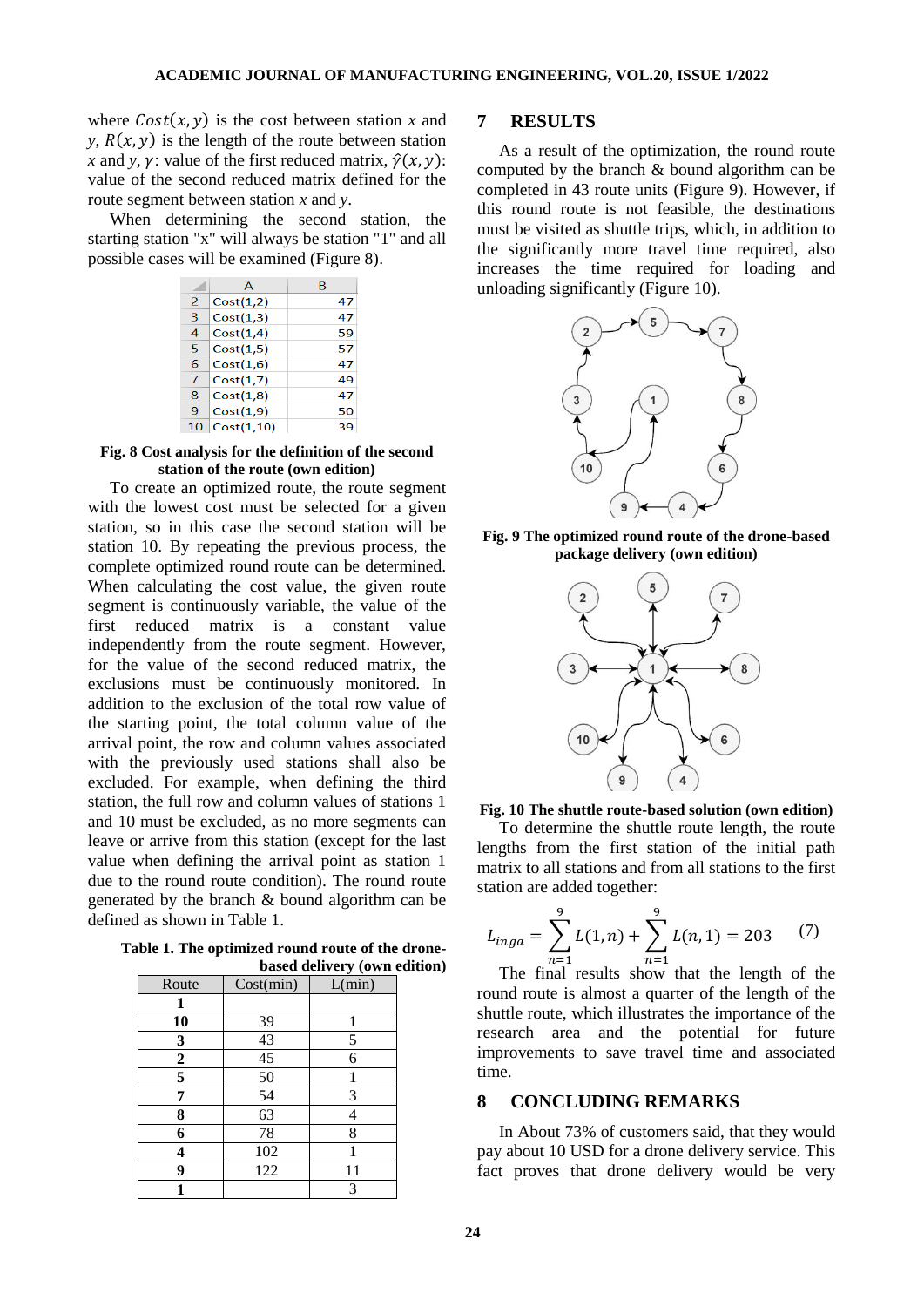popular with customers (Urban Hub, 2021). The drone-based material handling is becoming increasingly important today, as advances in technology and increasingly sophisticated regulation allow drone transport to be put into practice in more and more areas. The deployment of drone systems requires the implementation of a number of design tasks that require rethinking logistics tasks such as route planning, scheduling, resource allocation. In this paper, the authors present an example of planning for drone-based parcel delivery through the method of branch and bound optimization. The presented planning method is not only applicable to drone delivery, but can also be applied to hybrid solutions where drone delivery complements a conventional transport sector, for example as a combination of truck delivery and drone delivery (Figure 11).



**Fig. 11 Hybrid delivery solution integrating truckbased and drone-based delivery (Urban, 2021)**

Our future research plans include extending the method to the investigation of hybrid systems with time and capacity constraints for multiple trips.

# **9 ACKNOWLEDGEMENTS**

The described article was carried out as part of the NTP-SZKOLL-20-0022 National Talent Program of the Ministry of Human Capacities. The research is supported by the ÚNKP-21-1. New National Excellence Program of the Ministry for Innovation and Technology from the source of the National Research, Development and Innovation Fund.

#### **10 REFERENCES**

Walker Sands Future of Retail 2016 Study Available:

https://www.walkersands.com/resources/the-futureof-retail-2016/ Downloaded: 2021.09.11.

Delivery Drones are Taking Off! Available: https://supplychaingamechanger.com/ delivery-drones-are-taking-off-infographic/ Downloaded: 2021.07.08.

Reynolds, D.D., Meisel, B.P., Pucciarelli, A.J. (2020) Ready for takeoff: the promise and challenges of restaurant drone delivery. Available:

https://modernrestaurantmanagement.com/readyfor-takeoff-the-promise-and-challenges-of-

restaurant-drone-delivery/ Downloaded: 21/08/2021

Energy use and life cycle greenhouse gas emissions of drones for commercial package delivery Available: https://www.nature.com/articles/s41467- 017-02411-5 Downloaded: 2021.09.11.

DHL Express collaborates with EHang on last-mile drone delivery.

#### Available:

https://www.aircargonews.net/sectors/express/dhlexpress-collaborates-with-ehang-on-last-miledrone-delivery/ Downloaded: 15/11/2021

Macrina, G., Pugliese, L.D.P., Guerriero, F., Laporte, G. (2020) Drone-aided routing: A literature review.*Transportation Research Part C: Emerging Technologies*, 120:102762.

## DOI: 10.1016/j.trc.2020.102762

Salama, M., Srinivas, S. (2020) [Joint optimization](https://www.scopus.com/record/display.uri?eid=2-s2.0-85080981723&origin=resultslist)  [of customer location clustering and drone-based](https://www.scopus.com/record/display.uri?eid=2-s2.0-85080981723&origin=resultslist)  [routing for last-mile deliveries.](https://www.scopus.com/record/display.uri?eid=2-s2.0-85080981723&origin=resultslist) *Transportation Research Part C: Emerging Technologies*, 114, 620-642.

#### DOI: 10.1016/j.trc.2020.01.019

Moshref-Javadi, M., Winkenbach, M. (2021) Applications and [Research avenues for drone-based](https://www.scopus.com/record/display.uri?eid=2-s2.0-85104139743&origin=resultslist)  [models in logistics: A classification and review.](https://www.scopus.com/record/display.uri?eid=2-s2.0-85104139743&origin=resultslist) *Expert Systems with Applications*, 177, 114854.

#### DOI: 10.1016/j.eswa.2021

Agárdi, A., Kovács, L., Bányai, T. (2019) [Vehicle](https://www.scopus.com/record/display.uri?eid=2-s2.0-85079228262&origin=resultslist)  [routing in drone-based package delivery services](https://www.scopus.com/record/display.uri?eid=2-s2.0-85079228262&origin=resultslist) Solutions for Sustainable Development Proceedings of the 1st International Conference on Engineering Solutions for Sustainable Development, 2019, pp. 151-159. DOI: 10.1201/9780367824037-20

Almuhaideb, S., Alhussan, T., Alamri, S., Altwaijry, Y., Aljarbou, L., Alrayes, H. (2021) [Optimization of truck-drone parcel delivery using](https://www.scopus.com/record/display.uri?eid=2-s2.0-85110923104&origin=resultslist)  [metaheuristics.](https://www.scopus.com/record/display.uri?eid=2-s2.0-85110923104&origin=resultslist) Applied Sciences (Switzerland), 11(14), 6443.

## DOI: 10.3390/app11146443

Yadav, V., Narasimhamurthy, A. (2018) [A](https://www.scopus.com/record/display.uri?eid=2-s2.0-85061477986&origin=resultslist)  [heuristics based approach for optimizing delivery](https://www.scopus.com/record/display.uri?eid=2-s2.0-85061477986&origin=resultslist)  [schedule of an Unmanned Aerial Vehicle \(Drone\)](https://www.scopus.com/record/display.uri?eid=2-s2.0-85061477986&origin=resultslist)  [based delivery system.](https://www.scopus.com/record/display.uri?eid=2-s2.0-85061477986&origin=resultslist) 9th International Conference on Advances in Pattern Recognition, pp. 398-403.

## DOI: 10.1109/ICAPR.2017

Mehlhorn, K., Sanders, P. (2008). Algorithms and Data Structures: The Basic Toolbox. Springer. p. 249.